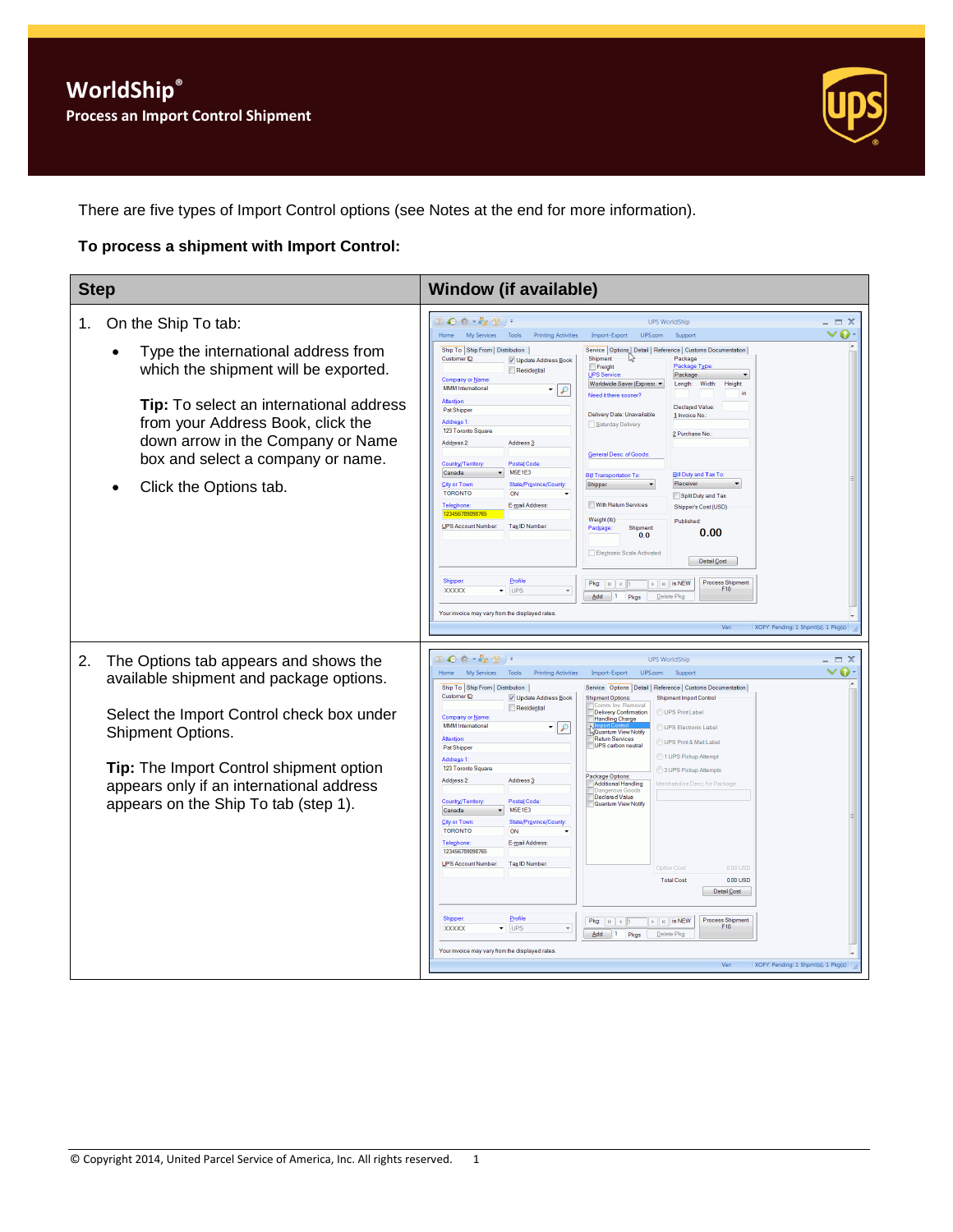# **WorldShip®**

### **Process an Import Control Shipment**



| 3.<br>The Import Control options appear, the Ship<br>To tab changes to the Pickup From tab, and<br>the Ship From tab changes to the Return To<br>tab.<br>Select the desired Import Control<br>$\bullet$<br>option.<br>Describe the contents of the package<br>$\bullet$<br>to be exported in the Merchandise<br>Desc. for Package box.<br>Tip: The description that you type in<br>this box will also appear on the Detail<br>tab. When you type or change a<br>description in the Merchandise<br>Description for Package box on one of<br>these tabs, the box on the other tab<br>displays the same description or<br>change.<br>If you select UPS Electronic Label, the<br>$\bullet$<br>Details button appears. Click this<br>button and continue with step 4;<br>otherwise, skip to step 5. | Ⅱ◎参・☆☆)・<br>$\Box$ $\times$<br><b>UPS WorldShip</b><br>70<br>My Services Tools Printing Activities<br>Import-Export<br>UPS.com<br>Suppor<br>Home<br>Pickup From   Return To   Distribution  <br>Service Options Detail   Reference   Customs Documentation<br>Customer ID:<br>V Update Address Book<br><b>Shipment Options:</b><br><b>Shipment Import Control</b><br>Comm. Inv. Removal<br>Residential<br>UPS Print Label<br><b>Delivery Confirmation</b><br>Company or Name<br><b>Handling Charge</b><br><b>MMM</b> International<br>9 ا ∙<br>O UPS Electronic Labe<br>Quantum View Notify<br><b>Attention</b><br>Return Services<br>UPS Print & Mail Label<br>UPS carbon neutral<br>Pat Shipper<br>1 UPS Pickup Attempt<br>Address <sub>1</sub><br>123 Toronto Square<br>3 UPS Pickup Attempts<br>Package Options:<br>Address <sub>3</sub><br>Address 2:<br><b>Additional Handling</b><br>Merchandise Desc. for Packag<br><b>COD</b><br><b>Books</b><br>angerous Goods<br>Postal Code<br>Country/Territo<br>Declared Value<br><b>M5E1E3</b><br>Quantum View Notifi<br>Canada<br>Details<br><b>City or Town:</b><br>State/Province/County<br><b>TORONTO</b><br>ON<br>E-mail Address:<br>Telephone<br>123456789098765<br>UPS Account Number<br>Tax ID Number<br>0.00 USD<br><b>Option Cost</b><br><b>Total Cost</b><br>$0.00$ USD<br>Detail Cost<br>Profile<br>Shipper<br><b>Process Shipment</b><br>$\mathbb{R}$ $\mathbb{R}$ is NEW<br>Pkg: $ k $ $  1$<br>UPS<br>F <sub>10</sub><br><b>XXXXX</b><br>▼<br>$\mathbf{v}$<br>$\overline{\mathsf{Add}}$ 1<br>Pkgs<br>Delete Pkc<br>Your invoice may vary from the displayed rates<br>XOFY Pending: 1 Shpmt(s), 1 Pkg(s)<br>Ver: |
|------------------------------------------------------------------------------------------------------------------------------------------------------------------------------------------------------------------------------------------------------------------------------------------------------------------------------------------------------------------------------------------------------------------------------------------------------------------------------------------------------------------------------------------------------------------------------------------------------------------------------------------------------------------------------------------------------------------------------------------------------------------------------------------------|-------------------------------------------------------------------------------------------------------------------------------------------------------------------------------------------------------------------------------------------------------------------------------------------------------------------------------------------------------------------------------------------------------------------------------------------------------------------------------------------------------------------------------------------------------------------------------------------------------------------------------------------------------------------------------------------------------------------------------------------------------------------------------------------------------------------------------------------------------------------------------------------------------------------------------------------------------------------------------------------------------------------------------------------------------------------------------------------------------------------------------------------------------------------------------------------------------------------------------------------------------------------------------------------------------------------------------------------------------------------------------------------------------------------------------------------------------------------------------------------------------------------------------------------------------------------------------------------------------------------------------------------------------------------------------|
| The Import Control Details window appears.<br>4.<br>Type the e-mail address in the<br>Recipient E-mail Address box to which<br>UPS sends the shipment label(s).<br>Type the e-mail address in the Failed<br>$\bullet$<br>E-mail Address box to which UPS<br>sends a notification of a failed label<br>delivery.<br>Click the down arrow in the Instruction<br>and Receipt Language box and select<br>the language in which to print the<br>customer instructions and receipt.<br>Click the OK button.                                                                                                                                                                                                                                                                                          | 8<br><b>Import Control Details</b><br>Details<br>Recipient E-mail Address:<br>icustomer@wyz.com<br>Failed E-mail Address:<br>iowner@wyz.com<br>Instruction and Receipt Language:<br>English (US)<br>Cancel<br><b>Help</b><br>ŌΚ                                                                                                                                                                                                                                                                                                                                                                                                                                                                                                                                                                                                                                                                                                                                                                                                                                                                                                                                                                                                                                                                                                                                                                                                                                                                                                                                                                                                                                               |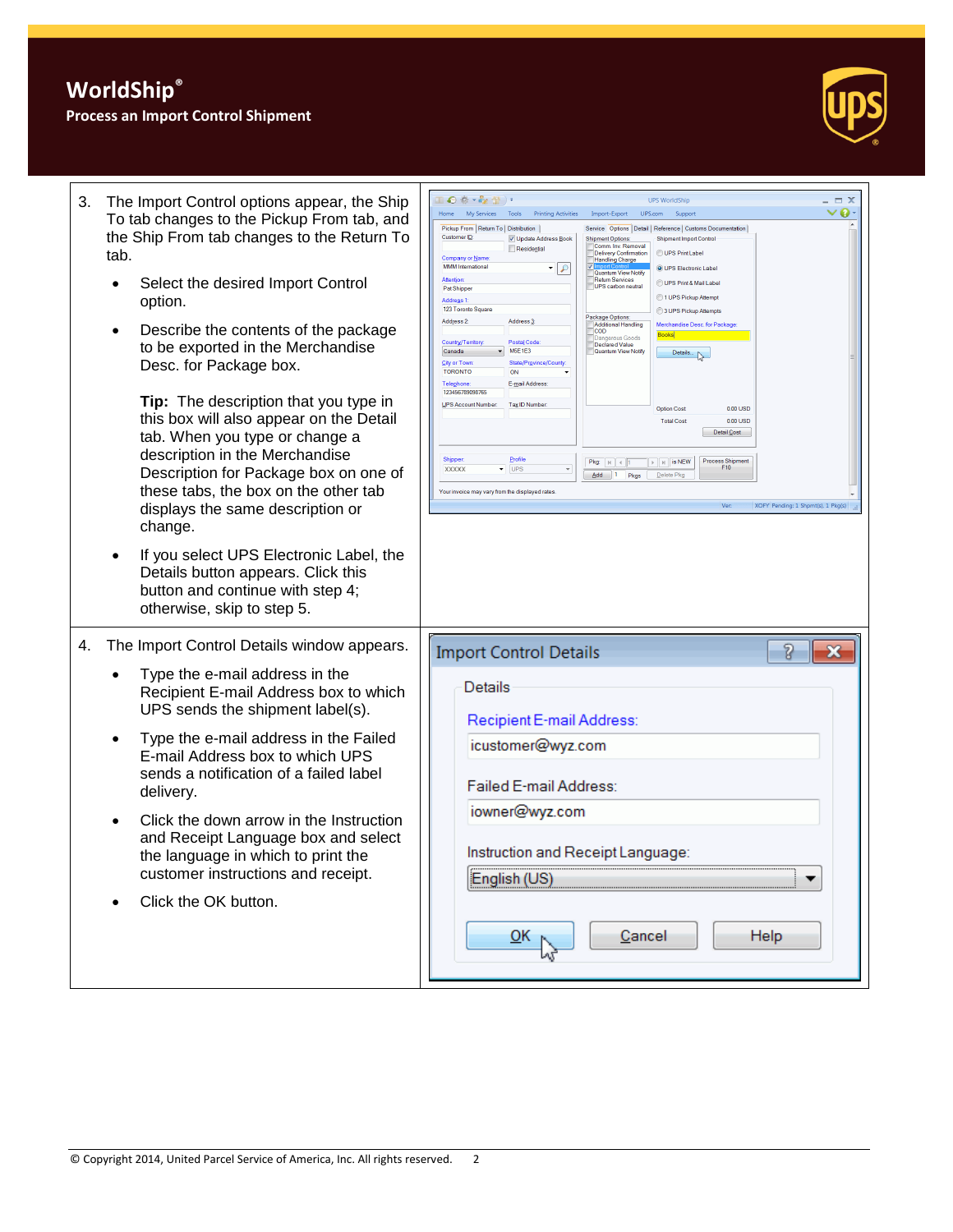## **Process an Import Control Shipment**



|    |                                                                                                                                                                                                                                                                         | □●春・を習)・                                                                                                                                                                                                                                                                                                                                                                                                                                                                                                                                                                                                                                                                                                                                                                                                                                                                                                                                                                                                       |                                    |
|----|-------------------------------------------------------------------------------------------------------------------------------------------------------------------------------------------------------------------------------------------------------------------------|----------------------------------------------------------------------------------------------------------------------------------------------------------------------------------------------------------------------------------------------------------------------------------------------------------------------------------------------------------------------------------------------------------------------------------------------------------------------------------------------------------------------------------------------------------------------------------------------------------------------------------------------------------------------------------------------------------------------------------------------------------------------------------------------------------------------------------------------------------------------------------------------------------------------------------------------------------------------------------------------------------------|------------------------------------|
| 5. | The Options tab appears.                                                                                                                                                                                                                                                | <b>UPS WorldShip</b><br>My Services<br>Tools<br><b>Printing Activities</b><br>Import-Export<br>UPS.com<br>Support<br>Home                                                                                                                                                                                                                                                                                                                                                                                                                                                                                                                                                                                                                                                                                                                                                                                                                                                                                      | - <del>-</del> x<br>$\bullet$      |
|    | Tip: The Comm. Inv. Removal shipment<br>option becomes available only after you<br>select the Import Control check box.<br>To remove the Commercial Invoice<br>Ċ<br>prior to delivery, select the Comm. Inv.<br>Removal check box. (Optional)<br>Click the Service tab. | Pickup From   Return To   Distribution<br>Service Options Detail   Reference   Customs Documentation  <br><b>Customer ID</b><br>V Update Address Book<br>Shipment Options:<br>Shipment Comm. Inv. Removal<br>Residential<br><b>Delivery Confirmation</b><br><b>Company or Name</b><br><b>Handling Charge</b><br><b>MMM</b> International<br>Import Control<br>$\overline{\phantom{a}}$<br>$\mathcal{P}$<br>Quantum View Notify<br><b>Return Services</b><br>Attention<br>UPS carbon neutra<br>Pat Shipper<br><b>Address 1</b><br>123 Toronto Square<br>Package Options:<br>Address 2:<br>Address 3<br>Additional Handling<br><b>COD</b><br>ius Goods<br>Postal Code:<br>Country/Territory<br>Declared Value<br><b>M5E1E3</b><br>Quantum View Notify<br>Canada<br><b>City or Town</b><br>State/Province/Cour<br><b>TORONTO</b><br>ON<br>Telephone<br>E-mail Address<br>123456789098765<br><b>UPS Account Number</b><br>Tax ID Number<br>Option Cost<br>0.00 USD<br><b>Total Cost</b><br>0.00 USD<br>Detail Cost |                                    |
|    |                                                                                                                                                                                                                                                                         | Profile<br>Shipper<br><b>Process Shipment</b><br>$\mathbb{F}$   $\mathbb{H}$   is NEW<br>Pkg: $ k $ $ $ $ $<br>F10<br><b>XXXXXX</b><br>$\overline{\phantom{a}}$ UPS<br>$\overline{\mathsf{Add}}$ 1<br>Pkgs<br>Delete Pkg                                                                                                                                                                                                                                                                                                                                                                                                                                                                                                                                                                                                                                                                                                                                                                                       |                                    |
|    |                                                                                                                                                                                                                                                                         | Your invoice may vary from the displayed rate                                                                                                                                                                                                                                                                                                                                                                                                                                                                                                                                                                                                                                                                                                                                                                                                                                                                                                                                                                  |                                    |
|    |                                                                                                                                                                                                                                                                         | Ver                                                                                                                                                                                                                                                                                                                                                                                                                                                                                                                                                                                                                                                                                                                                                                                                                                                                                                                                                                                                            | XOFY Pendina: 1 Shpmt(s), 1 Pkg(s) |
| 6. | The Service tab appears.                                                                                                                                                                                                                                                | Ⅱ◎※・☆☆)・<br><b>UPS WorldShip</b><br>My Services Tools Printing Activities<br>UPS.com<br>Home<br>Import-Export<br>Support                                                                                                                                                                                                                                                                                                                                                                                                                                                                                                                                                                                                                                                                                                                                                                                                                                                                                       | - = x<br>$\bullet$<br>v            |
|    | Click the down arrow in the UPS<br>Service box and select a service.                                                                                                                                                                                                    | Pickup From   Return To   Distribution<br>Service   Options   Detail   Reference   Customs Documentation  <br>Customer ID<br>Shipment<br>Package<br>V Update Address Book<br>Freight<br>Package Type<br>Residential<br>UPS Service<br>Package<br><b>Company or Name</b><br>Express<br>Length<br><b>Width:</b><br>Height                                                                                                                                                                                                                                                                                                                                                                                                                                                                                                                                                                                                                                                                                        |                                    |
|    | Click the down arrow in the Package<br>Type box and select a type.                                                                                                                                                                                                      | <b>MMM</b> International<br>₽<br>Need it there sooner?<br>Guaranteed Time: 10:30am<br>Declared Value<br>Pat Shipper<br>1 Invoice No<br><b>Address 1</b><br>Saturday Delivery                                                                                                                                                                                                                                                                                                                                                                                                                                                                                                                                                                                                                                                                                                                                                                                                                                   |                                    |
|    | Describe the contents of the package<br>to be exported in the General Desc. of<br>Goods box.                                                                                                                                                                            | 123 Toronto Square<br>Documents Only<br>2 Purchase No.<br>Address <sub>2</sub><br>Address <sub>3</sub><br>General Desc. of Goods<br>Country/Territory<br>Postal Code<br><b>Books</b><br><b>M5E1E3</b><br>Canada<br><b>Bill Duty and Tax To</b><br><b>Bill Transportation To</b><br>My Account (WX0607)<br>City or Town<br>State/Province/County<br>My Account (WX0607) $\blacktriangledown$<br><b>TORONTO</b><br>ON<br>Split Duty and Tax                                                                                                                                                                                                                                                                                                                                                                                                                                                                                                                                                                      |                                    |
|    | Click the down arrow in the Bill<br>Transportation To and Bill Duty and<br>Tax To boxes and select who pays<br>these fees.                                                                                                                                              | With Return Services<br><b>Telephone:</b><br>E-mail Address<br>Shipper's Cost (USD)<br>123456789098765<br>Weight (lb)<br>Published<br><b>UPS Account Number</b><br>Tax ID Number<br>Package<br>Shipment<br>110.34<br>5.0<br>51<br>Electronic Scale Activated<br>Detail Cost                                                                                                                                                                                                                                                                                                                                                                                                                                                                                                                                                                                                                                                                                                                                    |                                    |
|    | Type the weight of the package in the<br>Package Weight box.                                                                                                                                                                                                            | Profile<br>Shipper<br><b>Process Shipment</b><br>$\mathbb{F}$   $\mathbb{H}$   is NEW<br>Pkg:<br>$H$ $\overline{1}$<br>F10<br><b>XXXXXX</b><br>$\overline{\phantom{a}}$ UPS<br>Add 1<br>Pkgs<br>Delete Pko<br>Your invoice may vary from the displayed rates                                                                                                                                                                                                                                                                                                                                                                                                                                                                                                                                                                                                                                                                                                                                                   |                                    |
|    | Click the Customs Documentation tab,<br>as needed.                                                                                                                                                                                                                      | <b>Ver:</b>                                                                                                                                                                                                                                                                                                                                                                                                                                                                                                                                                                                                                                                                                                                                                                                                                                                                                                                                                                                                    | XOFY Pending: 1 Shpmt(s), 1 Pkg(s) |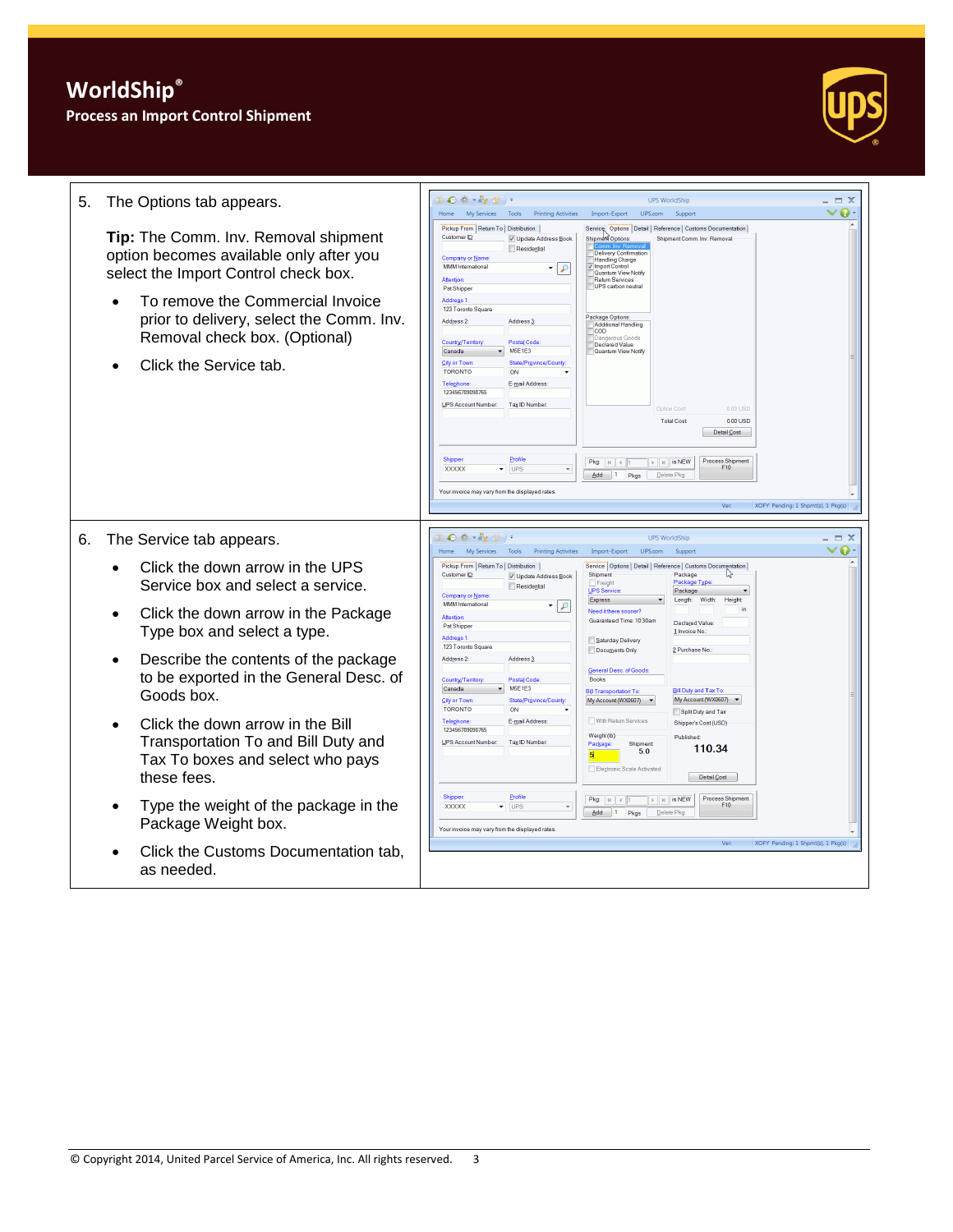## **Process an Import Control Shipment**



| 7. | The Customs Documentation tab appears.                                                                                                                                                | $\mathbb{L} \odot \mathbb{R} \cdot \mathbb{Z} \oplus \mathbb{L}$<br><b>UPS WorldShip</b><br>$ \Box$ $\times$<br>Home My Services Tools<br>ø<br><b>Printing Activities</b><br>Import-Export<br>UPS.com<br>Support                                                                                                                                                                                                                                                                                                                                                                                                                                                                                                                                                                                                                                                                                                                                                                                                                                                                                                                                                                                                                                                                                                                                                                                                                                                   |
|----|---------------------------------------------------------------------------------------------------------------------------------------------------------------------------------------|--------------------------------------------------------------------------------------------------------------------------------------------------------------------------------------------------------------------------------------------------------------------------------------------------------------------------------------------------------------------------------------------------------------------------------------------------------------------------------------------------------------------------------------------------------------------------------------------------------------------------------------------------------------------------------------------------------------------------------------------------------------------------------------------------------------------------------------------------------------------------------------------------------------------------------------------------------------------------------------------------------------------------------------------------------------------------------------------------------------------------------------------------------------------------------------------------------------------------------------------------------------------------------------------------------------------------------------------------------------------------------------------------------------------------------------------------------------------|
|    | Enter required international<br>documentation information including<br><b>Commercial Invoice and Goods</b><br>information.<br>Click the Process Shipment F10<br>button.               | Pickup From   Return To   Distribution  <br>Service   Options   Detail   Reference Customs Documentation<br>Invoice NAFTA<br><b>▽ Create an Invoice</b><br>V Importer (Sold To) Same as Ship To<br>Allow Multiple Currencies<br>Inv. Line Tot 5.00<br>Currency:<br><b>Declaration Statement</b><br>Discount<br>US dollar<br>$\blacktriangleright$ Invoice<br>Charges<br>Freight<br>Reason for Export<br><b>Terms of Sale</b><br>Sale<br>▼ Unknown<br>Insurance:<br>cess Additional Forms<br>Other<br><b>Additional Comments:</b><br><b>Preview Document</b><br>Total Inv. Amt 5.00<br>Help<br>Goods<br>Enter commodities below<br>₽<br>Request Duties and Taxes<br>Save/Update Commodities<br># NAFTA<br><b>Description of Good</b><br>Part Number   Tariff Code   Country of Origin   Units   Unit of Measure   Unit Price   Currency  <br>Preferenc -<br>Each/Number<br><b>Books</b><br><b>United States</b><br>US dollar<br>o<br>1.<br>500<br><b>United States</b><br>Each/Number<br>0.00<br>US dollar<br>$\overline{2}$<br><b>Duties and Taxes</b><br>Estimate<br>0.00<br>Tariff Code Lookup<br>Delete<br>Delete All<br>Shipper's Cost (USD)<br><b>Process Shipment</b><br>Published<br>F10<br>110.34<br>Detail Cost<br>Your invoice may vary from the displayed rates<br>Ver<br>XOFY Pending: 1 Shpmt(s), 1 Pkg(s)                                                                                                                                            |
| 8. | A message appears and reminds you that<br>the Import Control request will be<br>transmitted to UPS during the next End of<br>Day process.<br>Click the OK button.                     | $\mathbf{x}$<br>Customer Reminder(s)<br>You have processed 1 Import Control package(s). Your Import<br>Control request(s) will be sent electronically when you complete<br>the End of Day process.<br>The Recipient E-mail Address is: icustomer@wyz.com<br>ОΚ                                                                                                                                                                                                                                                                                                                                                                                                                                                                                                                                                                                                                                                                                                                                                                                                                                                                                                                                                                                                                                                                                                                                                                                                     |
| 9. | A blank Shipping window appears.<br>To view your Import Control shipment in the<br>Shipment History window, select History on<br>the Home tab or press the F3 key on the<br>keyboard. | ●春・乾雪)。<br>$ \Box$ $X$<br><b>UPS WorldShip</b><br>^0<br>Home<br>My Services Tools<br><b>Printing Activities</b><br>Import-Export<br>UPS.com<br>Support<br>Create a Return<br>$\searrow$<br>€<br><b>THE REAL</b><br>Multi-piece Shipment<br>History<br>Repeat Undo<br>Void<br>Addresses<br>End of<br>Track<br>Pickun<br>Messagino<br>Save Shipment<br>Day<br>Information<br>Center<br>$\mathbb{Q}$<br><b>Shipment Activities</b><br>Track Manage Addresses End of Day<br>Messages<br>Navigate<br>Pickups<br>Ship To Ship From   Distribution  <br>Service   Options   Detail   Reference  <br>Customer ID:<br>Shipment<br>Package<br>V Update Address Book<br>Package Type<br>Freight<br>Residential<br>UPS Service<br>Package<br>Next Day Air<br>Length: Width:<br>Height<br>$\left \cdot\right $ $\rho$<br>in<br>Need it there sooner?<br>Attention:<br>Declared Value:<br>Reference Number 1<br>Address 1:<br>Saturday Delivery<br>Reference Number 2:<br>Address 2:<br>Address <sub>3</sub><br>Country/Territory:<br>Postal Code:<br><b>United States</b><br><b>Bill Transportation To:</b><br>City or Town:<br>State/Province/County:<br>Shipper<br>With Return Services<br>Telephone:<br>E-mail Address:<br>Shipper's Cost (USD)<br>() : []<br>Weight (lb)<br>Published:<br>UPS Account Number:<br>Tax <sub>ID</sub> Number<br>Shipment<br>Package:<br>0.00<br>0.0<br>Electronic Scale Activated<br>Detail Cost<br>XOFY Pending: 2 Shpmt(s), 2 Pkg(s)<br>Ver: |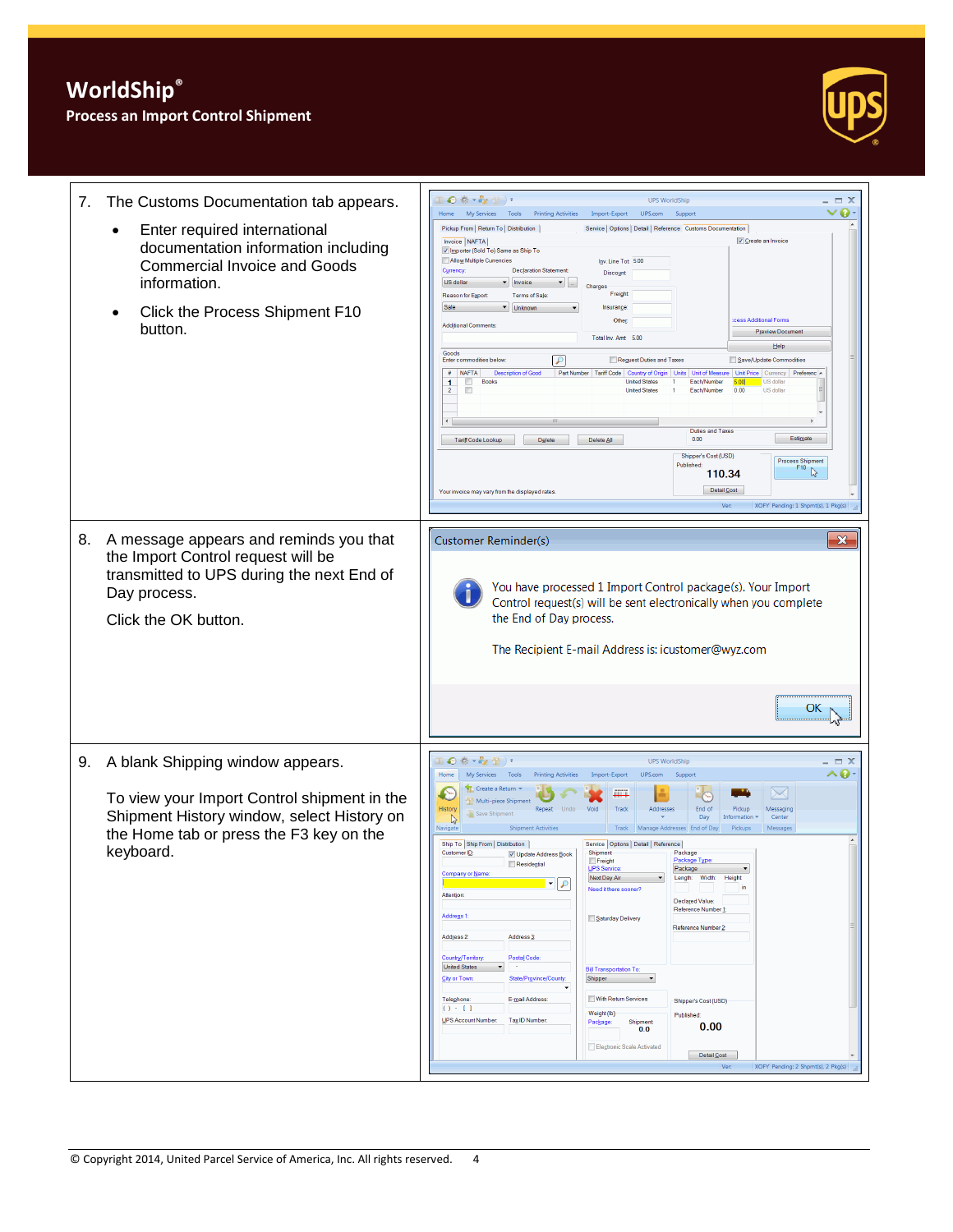#### **Process an Import Control Shipment**





#### **Notes:**

- Five Import Control options are available:
	- **UPS Print Label –** The shipper prints the label and the Import Control Customer Receipt using UPS WorldShip<sup>®</sup> and includes the label and receipt with the outbound shipment. The customer applies the label to the package and gives the package to a UPS driver or drops it off at a UPS Customer Center or an Authorized Shipping Outlet. The customer keeps the Import Control Customer Receipt for tracking purposes and as proof of pick up by UPS.

**Tip:** You can choose whether or not to print the Import Control Customer Receipt automatically each time you process a shipment with the Print Label shipment option. On the Tools menu, click System Preferences Editor and then select the Printing Setup tab. On this tab, select the Print Return Service/Import Control Receipt check box to print the receipt, or clear the Print Return Service/Import Control Receipt check box if you do not want to print the receipt.

- **UPS Electronic Label –** UPS electronically notifies the customer via e-mail that a label and receipt are available. To print the label and receipt, the customer clicks the Web link in the e-mail, prints the label and receipt using a Web browser, applies the label to the package, and gives the package to a UPS driver or drops it off at a UPS Customer Center or an Authorized Shipping Outlet. The customer keeps the receipt for tracking purposes and as proof of pick up by UPS.
- **UPS Print & Mail Label –** UPS prints the label and mails the label to the customer. The customer applies the label to the package and gives the package to a UPS driver or drops it off at a UPS Customer Center or an Authorized Shipping Outlet.